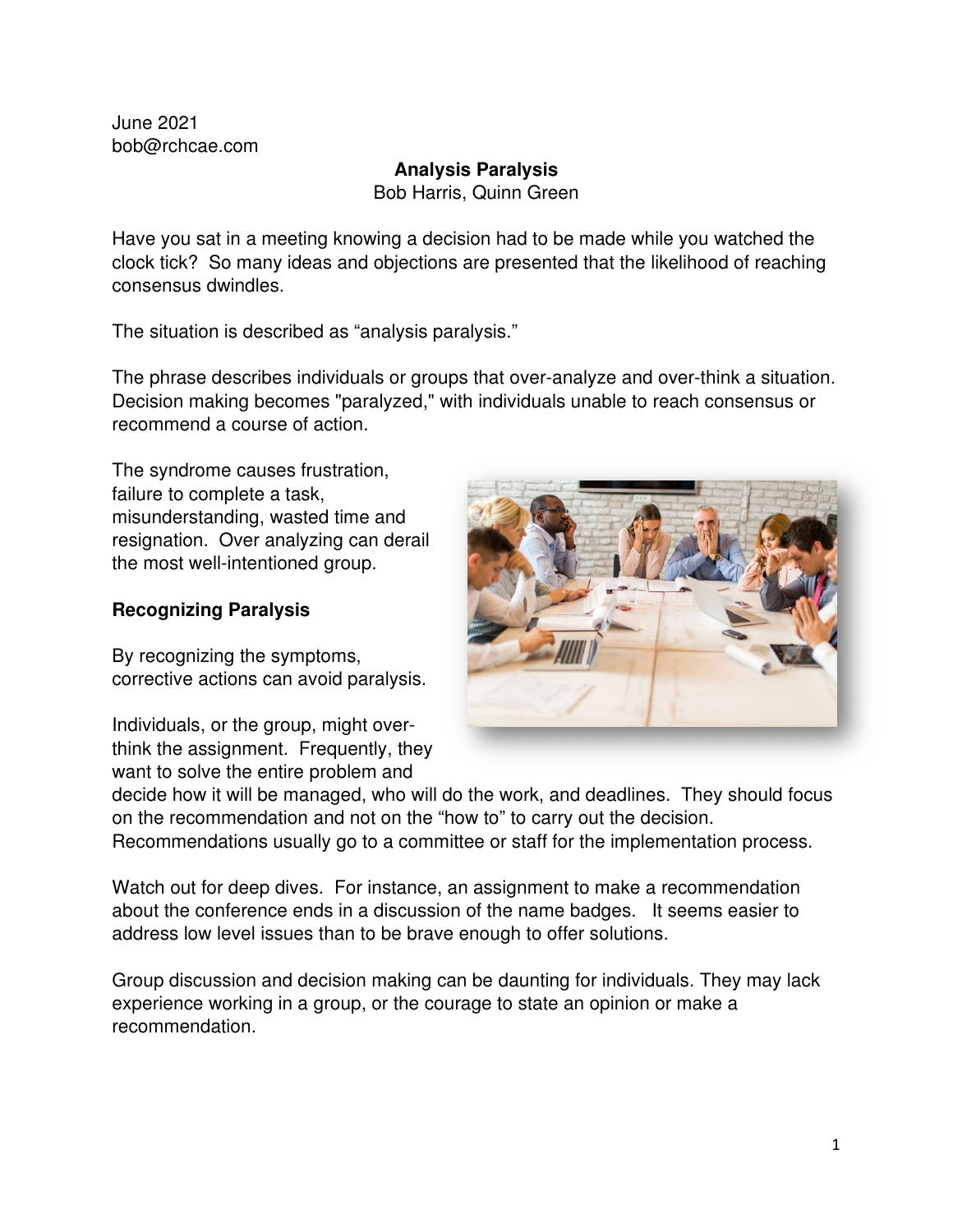Encourage everybody to join in the conversation. Sometimes the loudest person is not always the most valuable voice in the room. Be wary of those who speak twice as much as they listen. Respect people and ideas.

Decision making is avoided by offering a glut of ideas. At some point the ideas must end and closure reached.

Also listen for the devil's advocate with a pattern of disagreeing. Hear them out or call them out. Recommendations are meant to offer solutions, not to expand the problem.

Be alert to time wasters. As the clock ticks, the opportunity for consensus diminishes.

Finally, the culture of an organization may be seen as rejection rather than acceptance. If a board of directors is known to reject or micromanage recommendations, the group isn't likely to work as hard on solutions.

### **Reaching Failure**

Finding yourself in these situations, the outcomes are predictable.

The decision is rushed with groupthink taking over --- people agreeing because it looks like others agree. Anxiety drives the meeting with people watching the time elapse.

Equally bad is the group that simply missed the mark. They will state, "We didn't have enough time, or "we had a great conversation but didn't really reach a conclusion."

You want a group leader who can avoid a "hung jury." It is disappointing when the group says, "Among all of us we could not reach agreement."

### **Cures for Analysis Paralysis**

Agree upon guidelines to avoid paralysis.

- Set the tone. Restate the assignment at the start. Quite often the precise charge was uncertain, or participants don't give it much thought. Its critical to understand the task.
- Appoint a facilitator. Decisions eventually must be communicated. A designated spokesperson will monitor time and engage everybody with statements like, "have we heard from everyone?" and "have we reached agreement yet?"